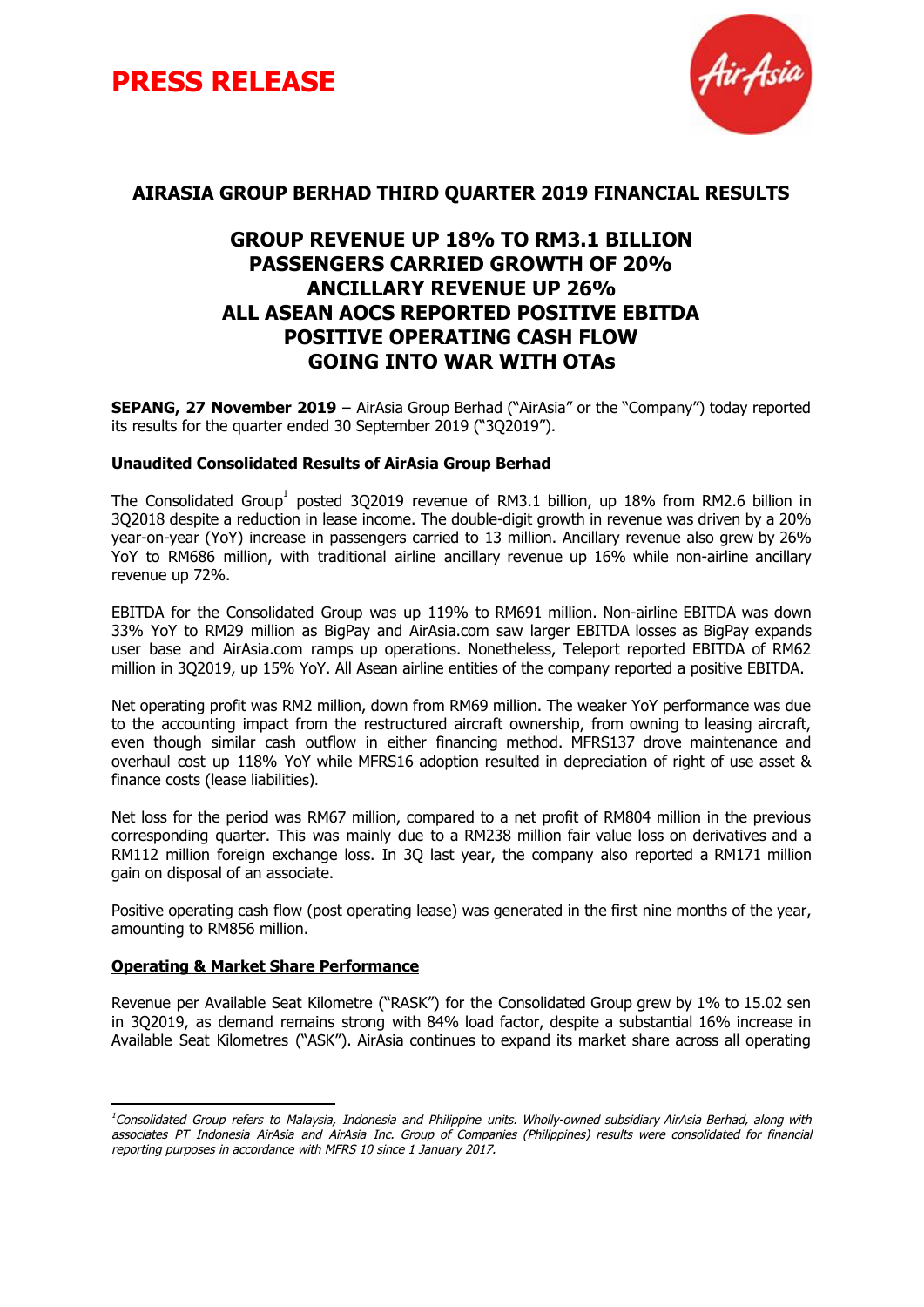



markets, notably the Malaysian domestic market share which was up by 3 percentage points ("ppts") YoY to 60%.

#### **Cost Performance**

For the Consolidated Group, Cost per Available Seat Kilometre ("CASK") including fuel increased to 15.29 sen in 3Q2019, 11% higher than 13.77 sen in 3Q2018. This was mainly brought about by increases in maintenance and overhaul, user charges and other operating expenses.

#### **On the airline performance results and outlook for 3Q2019, AirAsia Group Berhad President (Airlines) Bo Lingam said:**

"Our focus remains on growing connectivity across our operating markets. We firmly increased seat capacity by 17% and ASK by 16% supported by encouraging demand for air travel. Our efforts to gain market dominance continuously bear fruit, as our domestic market share in Indonesia and the Philippines each increased by 1 percentage point ("ppt") to 3% and 19% respectively. The biggest gain in market share among our AOCs was seen in Malaysian domestic market, which was up by 3 ppts to 60% this quarter. This was in spite of intense competition in the domestic market, as we saw irrational fare dumping as well as baggage unbundling by competitors. We nonetheless expect to see a reversal of this behaviour in 4Q2019, with our average fares seen higher YoY in the upcoming quarter."

"We are pleased to share that AirAsia Indonesia reported the second consecutive profitable quarter this year, while AirAsia Philippines delivered strong operational performance by narrowing losses in a seasonally weak quarter. With the higher capacity on the back of larger fleet size of 27 aircraft compared to 16 in 3Q2018, AirAsia Indonesia's 3Q2019 ASK increased by 58% YoY, total passengers carried was up 66% and load factor strengthened by 3 ppts to 85%. AirAsia Indonesia launched new routes from latest hub Lombok servicing both domestic and international routes. For AirAsia Philippines, demand is robust, as passengers carried grew by 33% YoY, while load factor increased by 9ppts to 86%. Though ASK growth was high at 27%, revenue did not falter, reporting a 40% growth YoY, on the back of an 11% increase in RASK. AirAsia Philippines clearly benefited from the aggressive capacity expansion and aided by the re-opening of Boracay Island."

"On the airline outlook, management continues to focus on market dominance while maintaining our target load factor of 85%. In November, we received our first Airbus A321neo. In addition to being more fuel efficient, the new aircraft has 236 seats, 50 more seats than our Airbus A320neo, allowing us to fly more passengers per stage. These would be key to growth opportunities in populous routes and slot-constrained markets. The new aircraft also has an additional 1 hour range, enabling us to grow into exciting new markets."

"We actively monitor and manage our exposure to fuel price volatility. We have hedged 65% of FY2019 requirements at USD62.77 per barrel and 73% of FY2020 requirements at USD60.22 per barrel."

"Lastly, we are also determined to bring all ASEAN AOCs into profitability this year, with particular focus on reshaping AirAsia Thailand, by realigning routes and enhancing efficiency while additionally exploring new routes to India as well as Cambodia, Laos, Myanmar and Vietnam ("CLMV") markets. Across AirAsia, we are committed to work on driving down costs through adoption of digital technology and streamlining processes, which we believe will help us to reduce costs in the long run."

#### **On the digital platforms' performance and outlook, AirAsia Group Berhad President (RedBeat Ventures) Aireen Omar said:**

"We are positive over our platform businesses' momentum this year. Teleport stepped up its game plan of disrupting the logistics industry by launching Teleport.Social in September 2019. The launch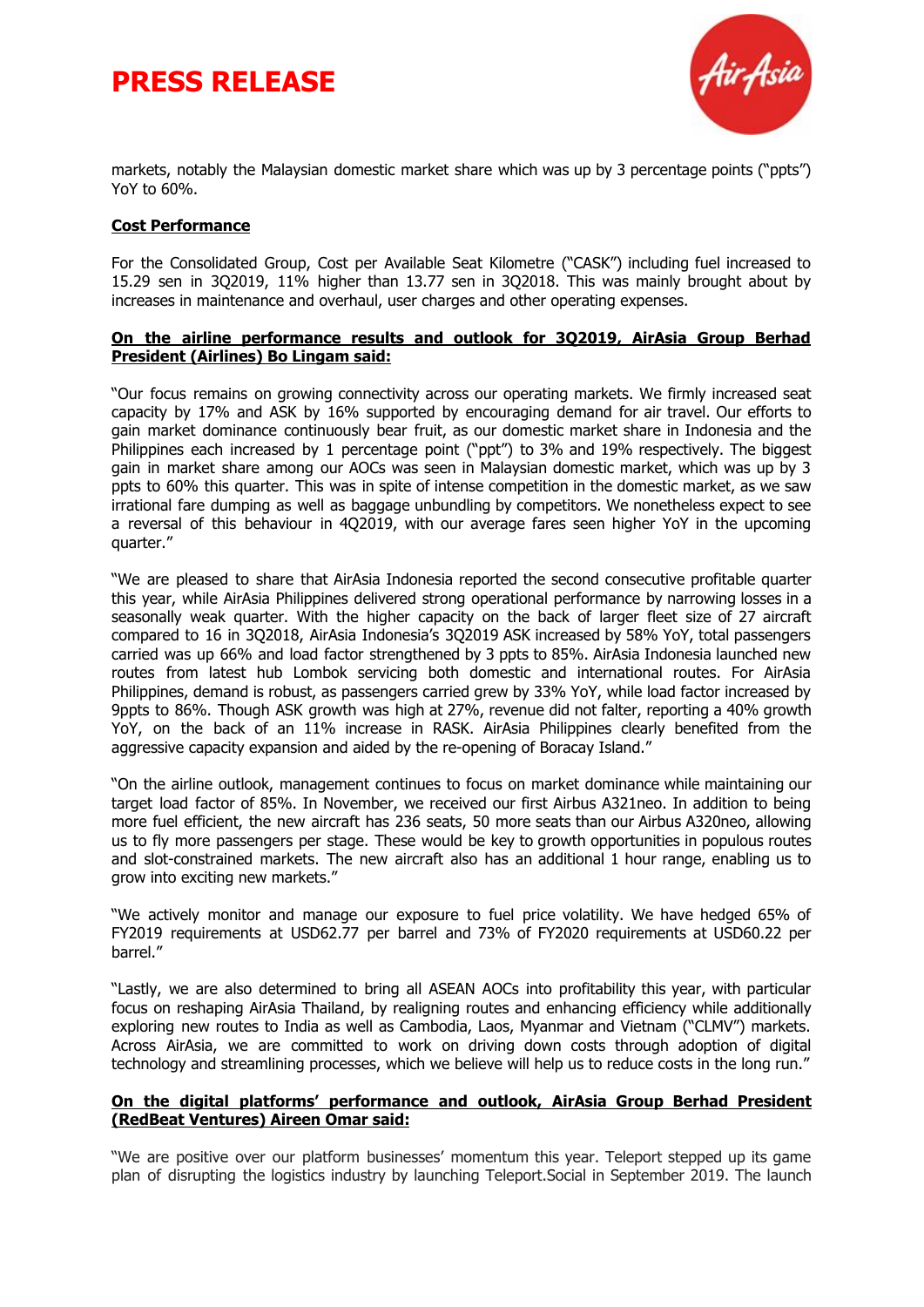



marks a key strategy of building Teleport beyond a traditional business-to-business ("B2B") air cargo business, to making its mark as a social commerce player, facilitating consumer-to-consumer ("C2C") trades via social media. While the global industry receded 5% in the third quarter, Teleport's tonnage was up by 7% YoY, driven by its firm growth strategies. In 3Q2019, Teleport reported revenue of RM121 million, up 48% YoY on a like-for-like basis, remaining on track to reach its FY2019 target of RM400 million."

"BigPay, our financial service provider also passed a milestone by launching its fully digital international remittance service, enabling customers to transfer money from their BigPay accounts directly to bank accounts in Singapore, Thailand, the Philippines and Indonesia. BigPay progresses in gaining traction with user base expanding by 28% quarter-on-quarter ("QoQ") while GTV grew 27% QoQ, making BigPay the largest digital e-money issuer in Malaysia by transactional volume. New products and corridors expansion are in the growth pipeline, with the next target being the launching of closed beta in Singapore."

#### **On the group's transformation into a travel and financial platform company and airasia.com performance, AirAsia Group Berhad Chief Executive Officer and airasia.com CEO Tony Fernandes said:**

"We are repositioning our business to adapt to the new accounting treatment along with restructured aircraft ownership, from owning to leasing, and evolving competitive landscape. We have set the right pillars towards becoming a travel and financial platform company and to build airasia.com into a lifestyle brand. With this, we undertake a reset and return to our roots of stringent cost control and dealing directly with our customers while we continue to invest heavily into digitalisation. In the quarter, we spent an additional RM50 million on digital staff, digital software, licenses and hardware, platform and systems maintenance and enhancements, cloud hosting and cybersecurity."

"Motivated by our aim to boost guests' experiences, we made numerous enhancements on AirAsia.com in 3Q2019, such as enabling guests to prebook two meals on their flights, adding hotel widgets, activities search widgets and product badges on the homepage for guests to quickly see offers and promotions, and the launching of public and flight chat rooms. These improvements are essential to transform airasia.com into Asia Pacific's leading travel and lifestyle platform."

"Following our success in taking on the online travel agents (OTAs) in Indonesia, we are ready to go into war with regional OTAs. In November, we took a step forward in the vision for airasia.com to become the region's one-stop travel shop by expanding our online offering to include flights on other airlines. When we started AirAsia as a low-cost airline back in 2001, I never thought one day we would be selling our competitors. But if there's one thing I've learned, it's never say never. In partnership with travel technology company Kiwi.com, destinations such as London, Dubai, Madrid and Auckland are now available to the more than 50 million unique monthly users who choose to book flights, hotels, activities and more on the website."